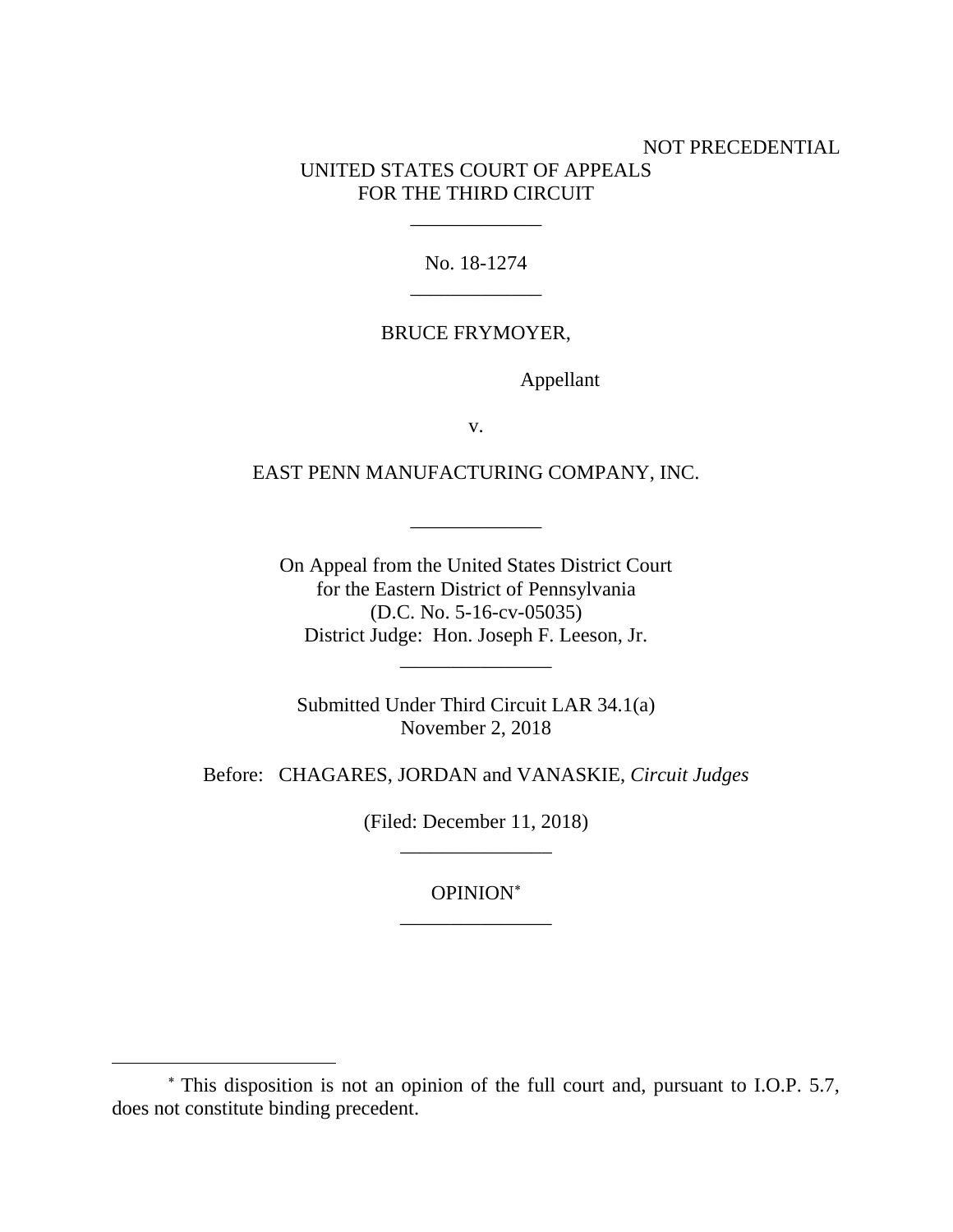#### JORDAN, *Circuit Judge*.

Bruce Frymoyer appeals the District Court's grant of summary judgment for East Penn Manufacturing Company, Inc. ("East Penn") on his claim for wrongful termination under Pennsylvania law and his claim for discrimination under the federal Rehabilitation Act, 29 U.S.C. § 701 *et seq*. For the reasons that follow, we will affirm.

#### **I. BACKGROUND**

Frymoyer worked at East Penn as a maintenance mechanic. In May 2012, he injured his left knee at work. He had surgery that month to address the injury and took a leave of approximately six to eight weeks.When he made a claim for workers' compensation, East Penn approved and assisted him in the process.

More than a year passed without issue. Then, in November 2013, Frymoyer started experiencing pain again in his left knee. He again sought workers' compensation, but this time East Penn denied his claim. As a result, Frymoyer hired counsel to pursue it.

In May 2014, he had a second surgery on the same knee and, due to the recovery period, did not return to work until the following August. East Penn says that Frymoyer was restored to his original position with the same pay and benefits upon his return. Frymoyer argues that, "[a]lthough [he] was restored to his position with no pay reduction, he was disciplined for the time off due to the on-the-job injury and second surgery." (App. at 86.) Frymoyer's counsel and East Penn's workers' compensation counsel eventually agreed that they could not settle the case, as East Penn wanted Frymoyer to resign.

2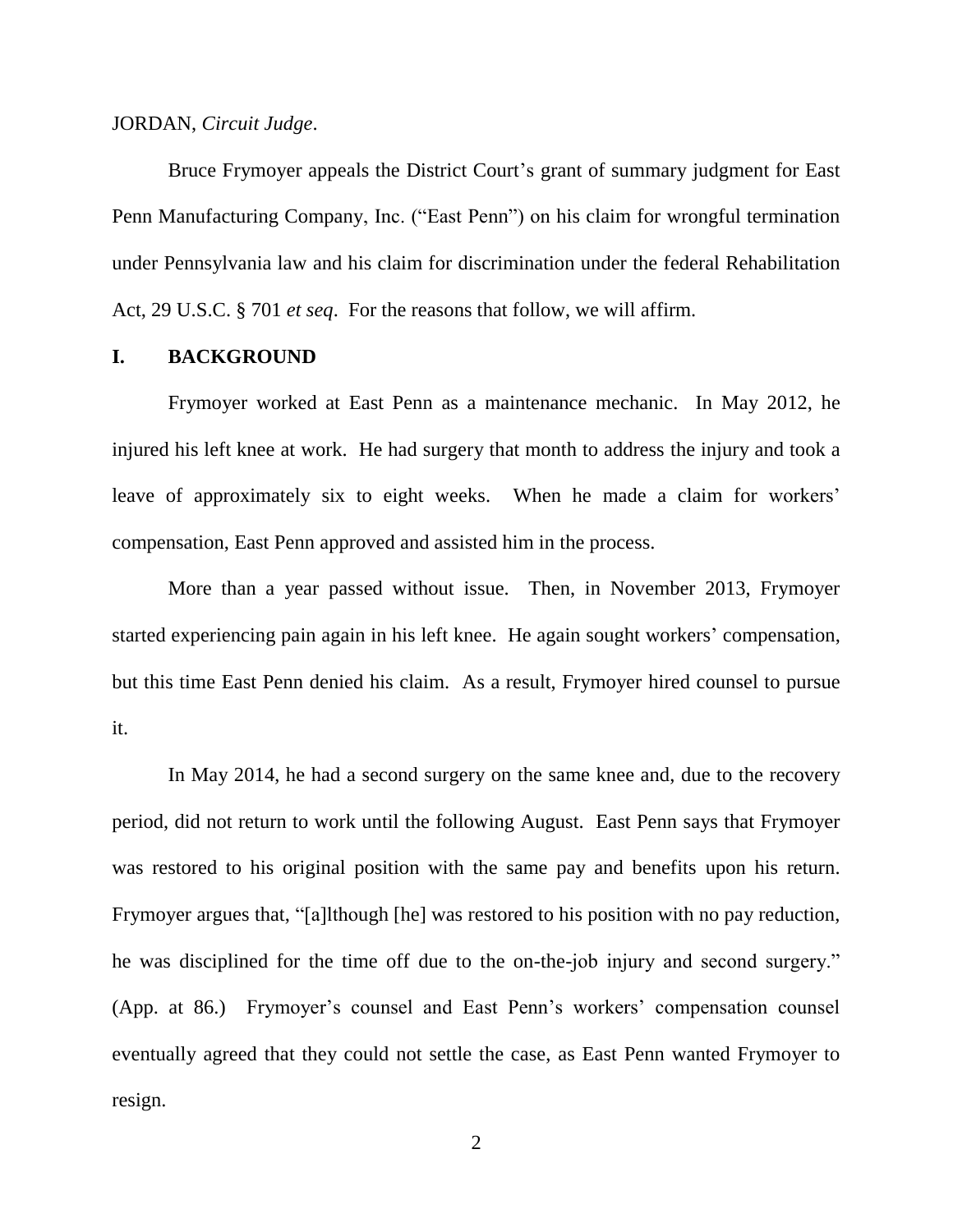Two weeks after he returned to work, Tony DiBenedetto, a personnel director at East Penn, disciplined Frymoyer for his absences. At the disciplinary meeting, DiBenedetto "traingletical" to explain" to Frymover the company's policy on absences and illness days. (App. at 209.)

More than four months later, in January 2015, Alison Snyder, another personnel director, heard that Frymoyer had thrown an object that hit and damaged a company laptop. When she asked Frymoyer about the incident, he denied it. Snyder suspended Frymoyer pending an investigation. Frymoyer's lawyer immediately sent Snyder an email, warning her against terminating Frymoyer in retaliation for his workers' compensation claim.

In the course of the investigation concerning the damaged laptop, one of Frymoyer's co-workers submitted a signed statement that he had witnessed Frymoyer throw an object at the laptop. Although two other nearby co-workers did not see what happened, Snyder found credible the statement of the one who did, and, on the basis of that statement, fired Frymoyer. Both Snyder and DiBenedetto signed the Termination Notice.

Frymoyer then brought this suit against East Penn, alleging that his firing violated both Pennsylvania law on wrongful termination and the federal Rehabilitation Act. East Penn moved for summary judgment. The District Court concluded that no reasonable jury could find the required causal link between Frymoyer's termination and either his injury or his claims for workers' compensation, and, consequently, it granted summary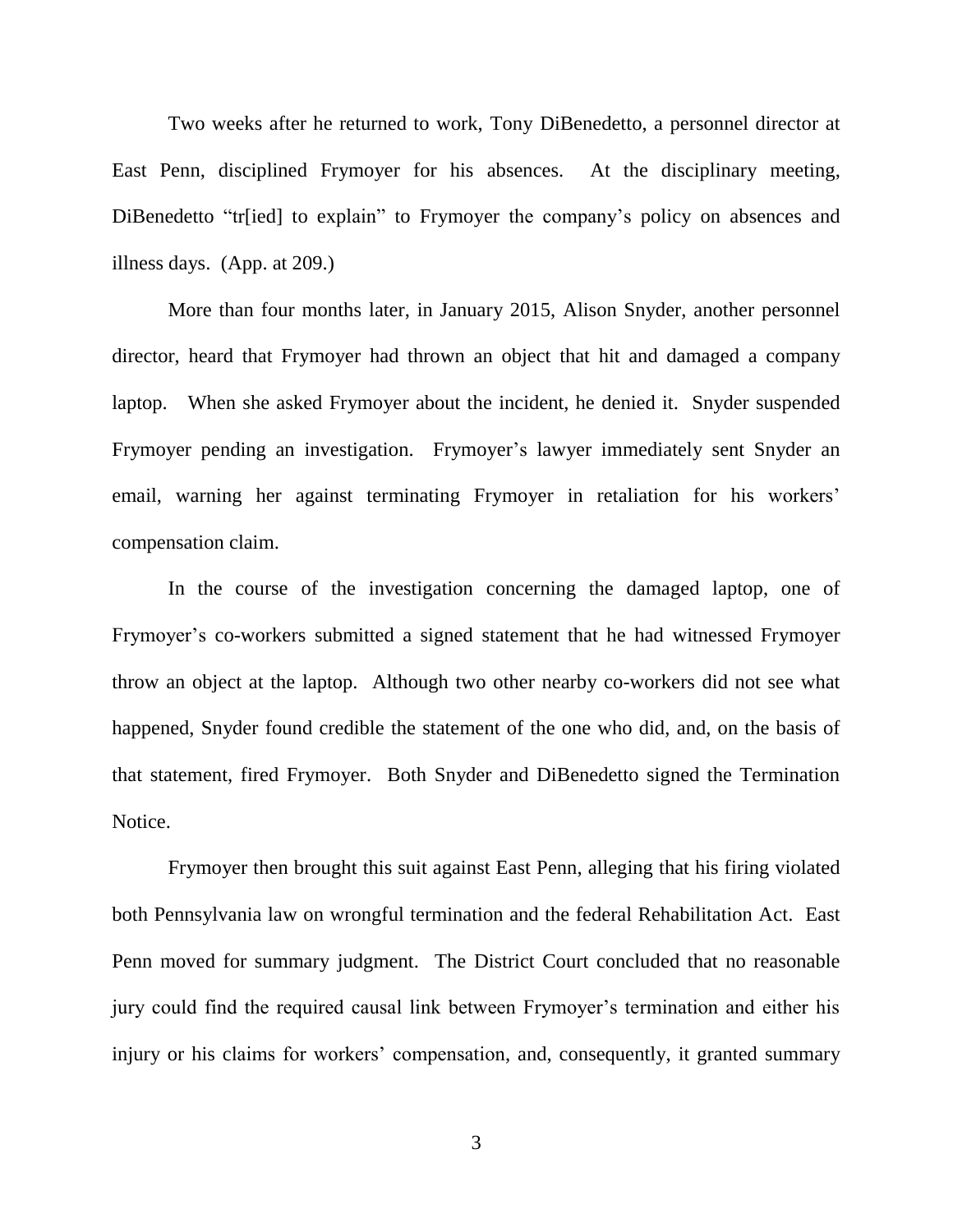judgment for East Penn. After failing to persuade the District Court to reconsider its summary judgment decision, Frymoyer filed this appeal.

## **II. DISCUSSION**<sup>1</sup>

 $\overline{a}$ 

## **A. The District Court Did Not Base Its Decision on an Issue Raised Sua Sponte.**

Frymoyer argues that the District Court improperly based its grant of summary judgment on a ground not raised by either party. Specifically, he says that East Penn did not argue there was no causal link between his firing and either his disability or his workers' compensation claim. According to Frymoyer, East Penn only argued that its purported decisionmaker, Snyder, was unaware of both Frymoyer's impairment and his workers' compensation case.

It is true that East Penn's argument in the District Court was not captured in a standalone section of a brief labeled "causal link." The briefing does, however, plainly state that the "Plaintiff cannot establish a causal connection … which is a required element ... of wrongful termination[.]" (App. at 274.) Further, "East Penn ... dispute[d] that any evidence exist[ed] for a trier of fact to reasonably conclude [there was] a causal

<sup>&</sup>lt;sup>1</sup> As to the claim under the Rehabilitation Act, the District Court had jurisdiction under 28 U.S.C. § 1331. The District Court had jurisdiction over the wrongful termination claim under 28 U.S.C. § 1367(a). We have jurisdiction pursuant to 28 U.S.C. § 1291.

<sup>&</sup>quot;Our review of the District Court's grant of summary judgment is plenary." *Capps v. Mondelez Glob., LLC*, 847 F.3d 144, 151 (3d Cir. 2017). A moving party is entitled to summary judgment if "there is no genuine dispute as to any material fact and the movant is entitled to judgment as a matter of law." Fed. R. Civ. P. 56(a). There is a genuine dispute of material fact "if the evidence is such that a reasonable jury could return a verdict for the nonmoving party." *Anderson v. Liberty Lobby, Inc.*, 477 U.S. 242, 248 (1986). All inferences must be drawn in favor of the nonmoving party. *Prowel v. Wise Bus. Forms, Inc.*, 579 F.3d 285, 286 (3d Cir. 2009).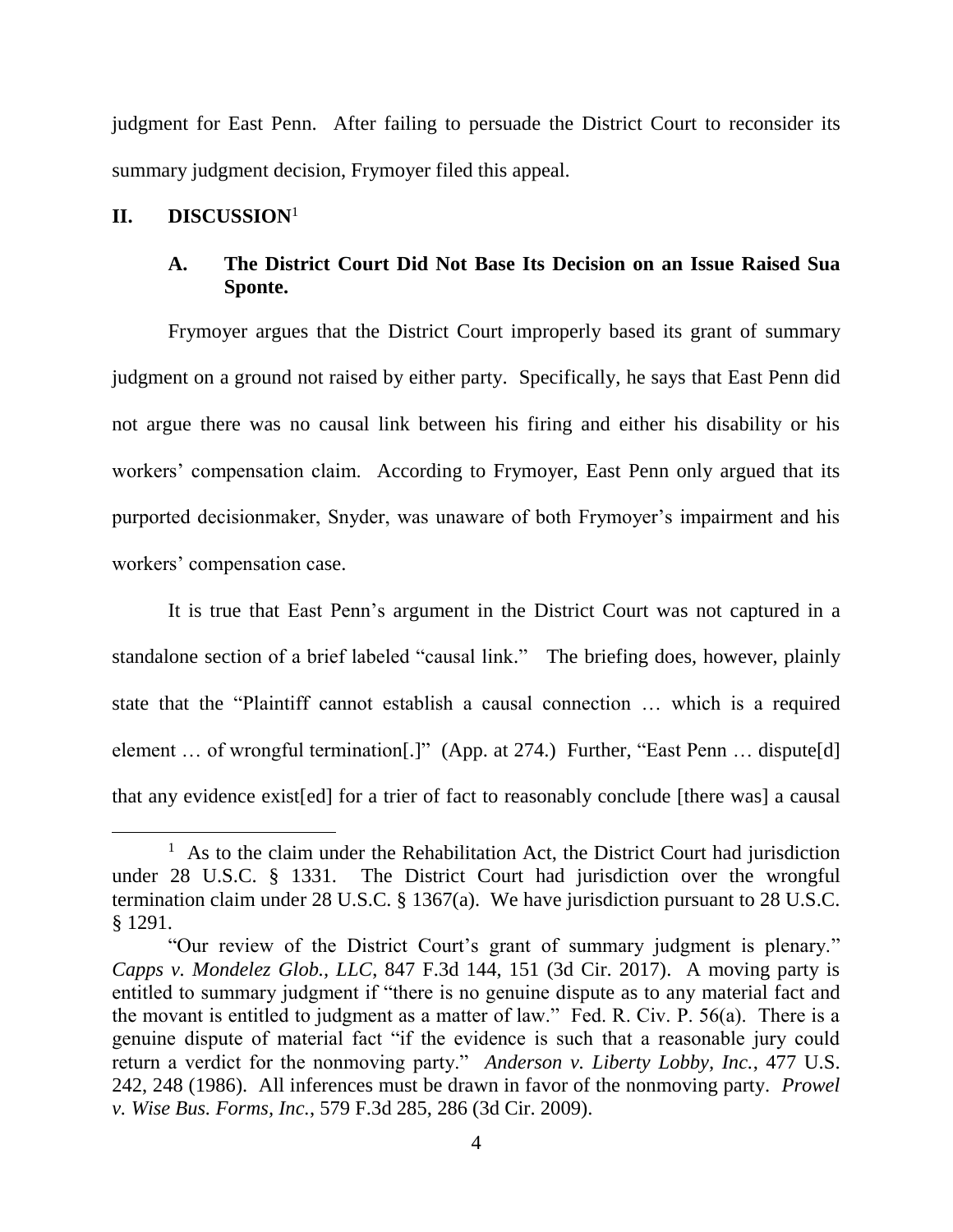connection between the adverse action and the protected activity." (App. at 278.) East Penn thus raised the lack of a causal link with respect to both the federal and state law claims.

Moreover, Federal Rule of Civil Procedure 56(f) permits a court to grant summary judgment on grounds not raised, as long as the parties are given notice and a reasonable opportunity to respond. Fed. R. Civ. P. 56(f); *see also Celotex Corp. v. Catrett*, 477 U.S. 317, 326 (1986) (In certain limited circumstances granting summary judgment based on grounds not raised is permissible "so long as the losing party was on notice that [it] had to come forward with all of [its] evidence."). We agree with the District Court that it is "hard to believe that Frymoyer could not have realized that the key issue underlying East Penn's motion was the existence of the causal link[,]" (App. at 20,) as a causal link is a required element for both wrongful discharge under Pennsylvania law and discrimination under the Rehabilitation Act.<sup>2</sup> Frymoyer was already on notice that he must establish a causal link as part of his prima facie case to survive summary judgment and that

<sup>&</sup>lt;sup>2</sup> The prima facie case for wrongful termination under Pennsylvania law requires "a causal connection between the employee's protected activity and the employer's adverse action." *Shellenberger v. Summit Bancorp, Inc.*, 318 F.3d 183, 187 (3d Cir. 2003); *see Christman v. Cigas Machine Shop, Inc.*, 293 F. Supp. 2d 538, 543 (E.D. Pa. 2003) ("The Pennsylvania Supreme Court has not yet set forth the elements of a prima facie case of retaliatory discharge, so courts in this district borrow the analytical structure used in Title VII retaliation claims.").

The Rehabilitation Act and the Americans with Disabilities Act, 42 U.S.C. § 12101 *et seq*., are "interpreted consistently" and share "the same standard for determination of liability." *McNelis v. Penn. Power & Light Co.*, 867 F.3d 411, 414 (3d Cir. 2017). The prima facie case for discrimination under the Rehabilitation Act thus requires the plaintiff to establish that he "suffered an adverse employment action because of that disability." *Id.*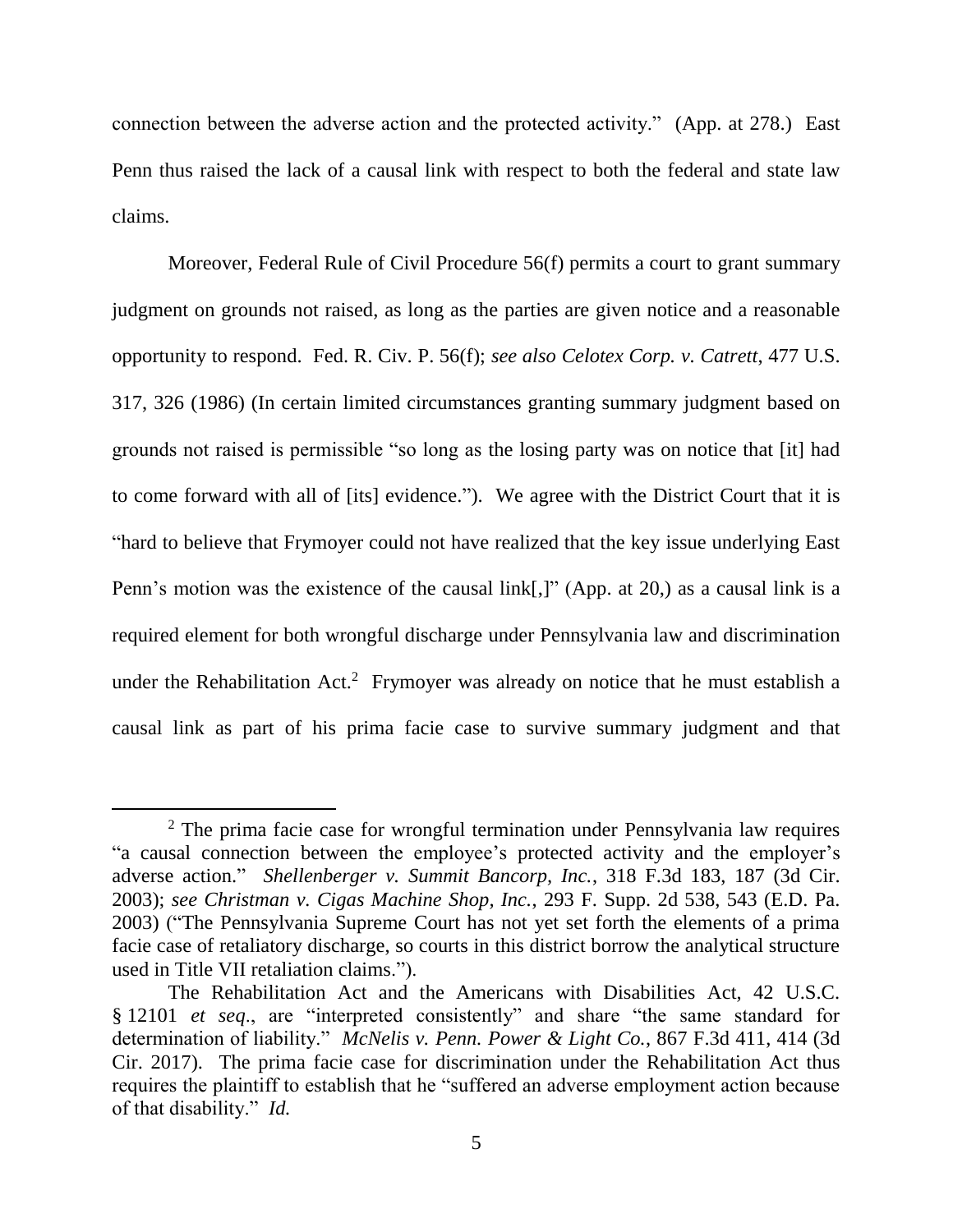causation was disputed. Accordingly, he was not denied the opportunity to argue or proffer evidence on the issue.

In sum, the issue of causation was raised in East Penn's motion for summary judgment, and Frymoyer was on notice and had ample opportunity to argue and present evidence pertaining to any supposed causal link. Therefore, the District Court did not err in considering whether Frymoyer had provided the requisite evidence of causation.

### **B. Frymoyer Failed to Raise a Fact Question About Causation.**

Turning to the merits, we begin by noting that the Rehabilitation Act "forbids employers from discriminating against persons with disabilities in matters of hiring, placement, or advancement." *Wishkin v. Potter*, 476 F.3d 180, 184 (3d Cir. 2007). And Pennsylvania law prohibits employers from terminating an employee "for filing a workers' compensation claim." *Shick v. Shirey*, 716 A.2d 1231, 1237 (Pa. 1998).

The familiar *McDonnell Douglas* framework applies to Frymoyer's claims under both the Rehabilitation Act and Pennsylvania law. *See Wishkin*, 476 F.3d at 185 (recognizing that the "framework established in *McDonnell Douglas* … for Title VII cases is equally applicable to discrimination claims under the Rehabilitation Act."); *Christman v. Cigas Machine Shop, Inc.*, 293 F. Supp. 2d 538, 543 (E.D. Pa. 2003) (applying the analytical structure used in Title VII retaliation claims to wrongful termination under Pennsylvania state law). Under that framework, Frymoyer must make a prima facie showing of discrimination or wrongful termination. The burden of production then shifts to East Penn to proffer a legitimate reason for the termination. The burden then shifts back to Frymoyer to show that East Penn's explanation is pre-textual.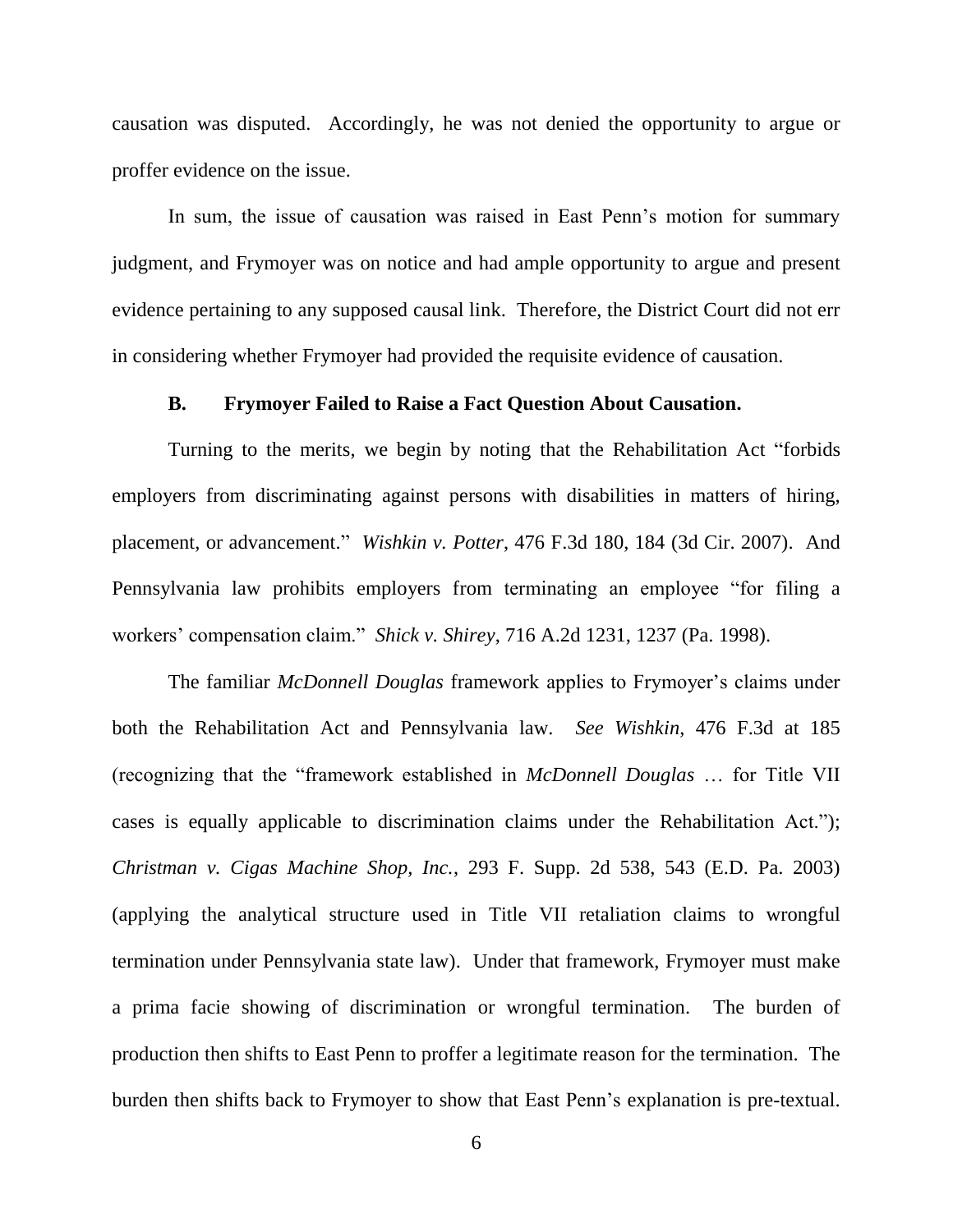Specifically, he must offer sufficient evidence for a juror to find East Penn's proffered "reason was a fabrication ... or ... to infer that discrimination [or retaliation for filing a workers' compensation claim] was more likely than not a motivating or determinative cause of the adverse employment action." *Wishkin*, 476 F.3d at 185 (citation omitted).

Frymoyer argues that the District Court erred because he established a causal link between his termination and both his disability (under the Rehabilitation Act) and his workers' compensation claims (under Pennsylvania law). First, he argues that the District Court applied too high a standard and disregarded the "low bar for establishing a prima facie case of employment discrimination" because he offered sufficient evidence of temporal proximity to trigger an inference of causation. (Opening Br. at 17.) Second, he contends that he has proffered sufficient evidence for a jury to find East Penn's explanation for his termination to be pre-textual. Third, he argues that there are facts in dispute that are particularly material and prevent summary judgment. His arguments, however, are ineffectual.

First, a*ssuming arguendo* that Frymoyer is correct that he established a prima facie case of both discrimination under the Rehabilitation Act and wrongful termination under Pennsylvania law, he has not proffered sufficient evidence to rebut East Penn's legitimate reason for his termination. To do so, he had to bring forth evidence that East Penn did not have an honest belief that he engaged in misconduct justifying termination. *Capps v. Mondelez Glob., LLC*, 847 F.3d 144, 152 (3d Cir. 2017). Specifically, he had to demonstrate that East Penn's explanation was dishonest due to "weaknesses, implausibilities, inconsistencies, incoherencies, or contradictions from which a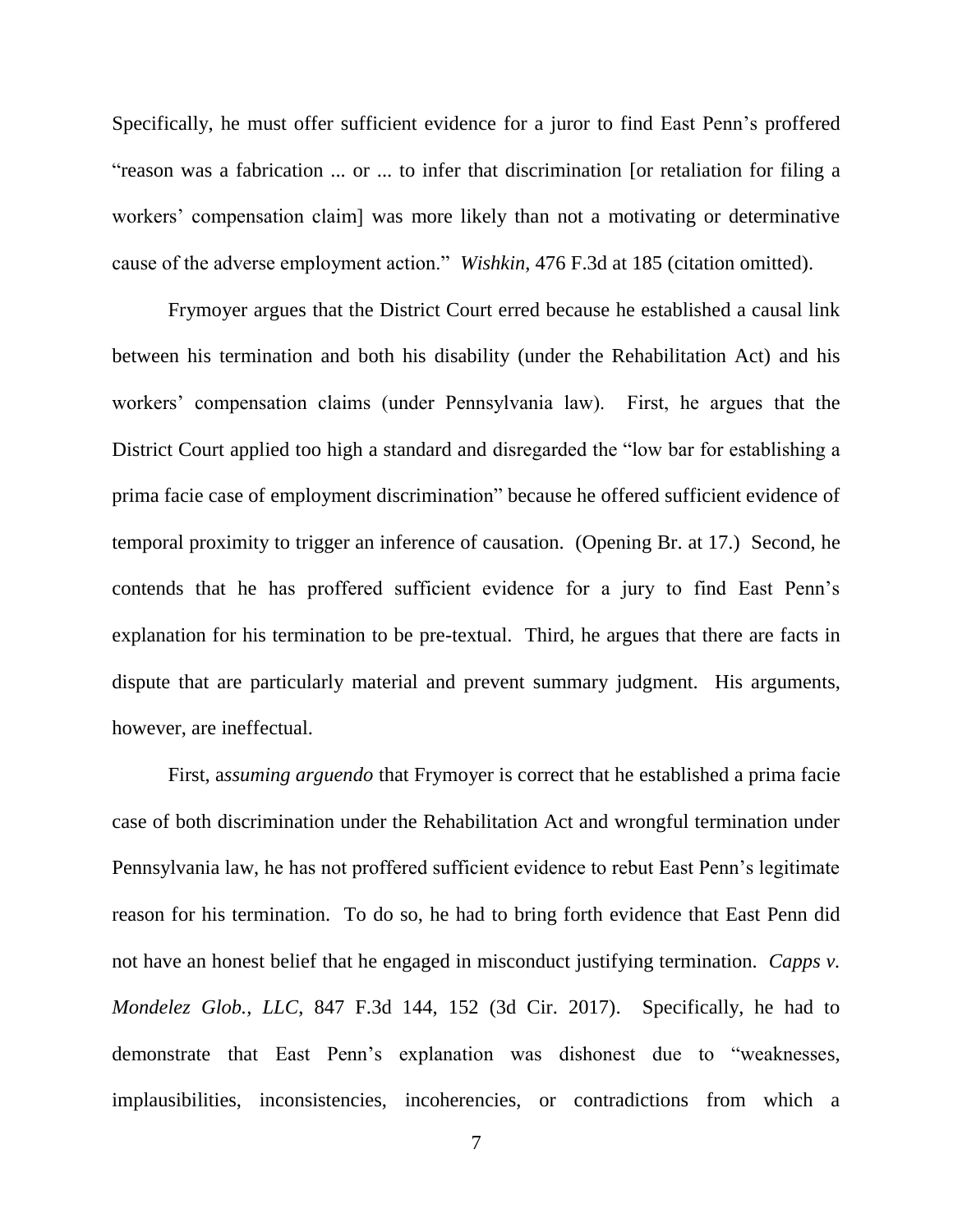reasonable juror could conclude that the Defendants' explanation is unworthy of credence, and hence infer that the employer did not act for the asserted [legitimate] reasons." *Carvalho-Grevious v. Del. State Univ.*, 851 F.3d 249, 262 (3d Cir. 2017) (citation and quotation marks omitted). Frymoyer argues that "there is a genuine factual dispute as to whether [he] committed the offense for which he was allegedly fired[]" (Opening Br. at 20), but that is not the issue. The issue is whether East Penn believed he committed the offense, not whether he in fact did so.

There is no evidence in the record showing that East Penn did not believe that Frymoyer committed the alleged misconduct. East Penn justified Frymoyer's termination based on the written statement of his co-worker identifying him as the employee who wantonly damaged the laptop. Frymoyer points to statements by two other co-workers that he claims "cause doubt as to the sincerity of East Penn's posited reason for the firing." (Opening Br. at 21.) Those witnesses state that they were in the area when the vandalism occurred but "did not see anything happen."<sup>3</sup> (App. at 238, 200.)But the one co-worker's positive identification of Frymoyer as the wrongdoer is not refuted by two others in the area who say they saw nothing.Importantly, the latter two do not say that they were aware of what Frymoyer was doing or that they could say he did not throw anything at the laptop. They simply deny having seen what happened. Given the signed statement by the co-worker who did see what happened and the lack of any contrary

<sup>&</sup>lt;sup>3</sup> The two witness statements were given at different times. East Penn obtained the first declaration in the midst of its investigation. The other witness's statement came in Frymoyer's unemployment compensation hearing.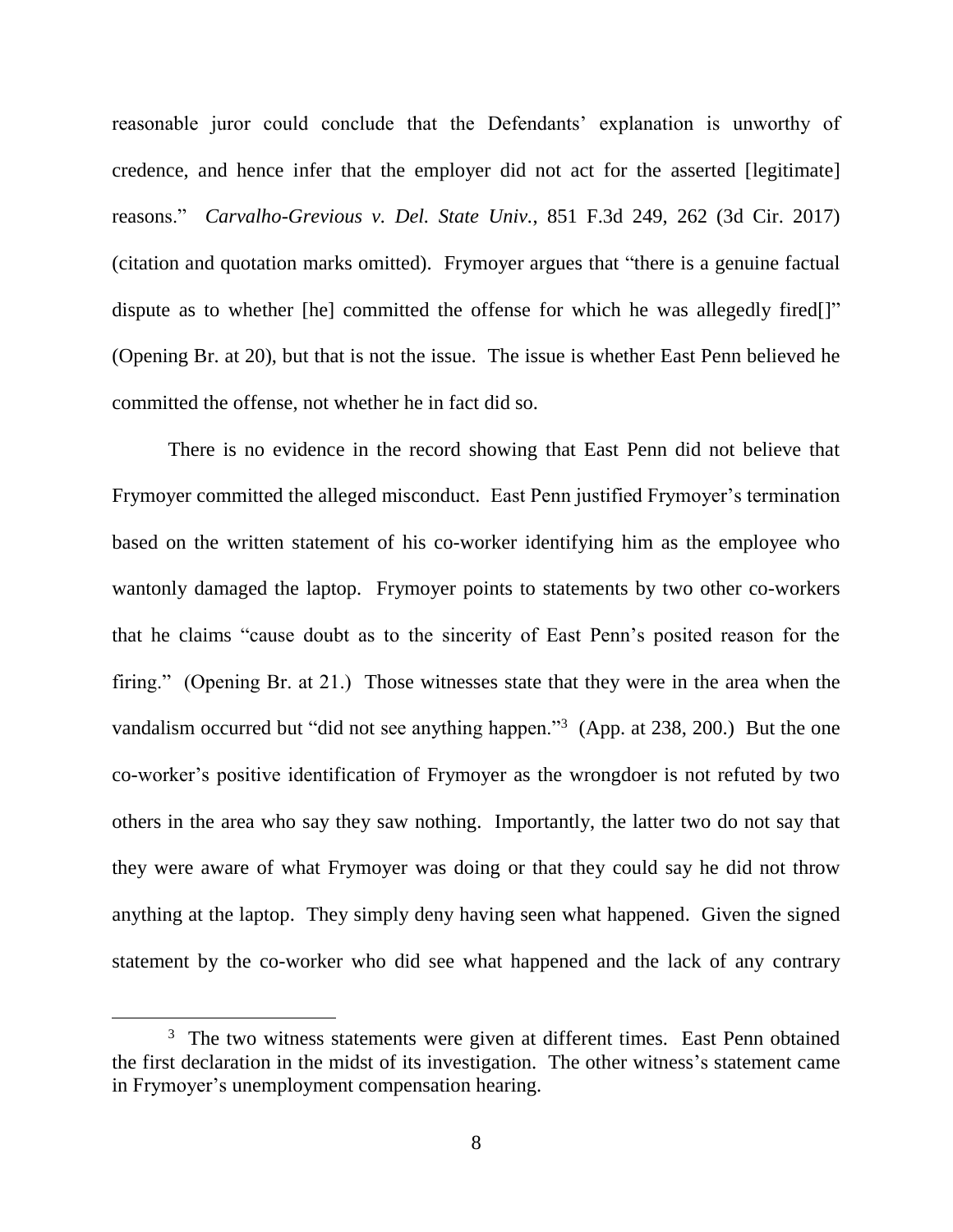evidence, Frymoyer has failed to raise an adequate rebuttal to East Penn's legitimate reason for termination. 4

Frymoyer's final argument is that two disputed questions of material fact prevent summary judgment. The first question is whether Snyder was aware of Frymoyer's workers' compensation claims. The second is whether there was an additional decisionmaker, DiBenedetto, who was aware of Frymoyer's injury and his workers' compensation claims. Both questions relate directly to a decision-maker's awareness of his disability and his workers' compensation claims, which, even if true, is not itself a legally sufficient basis for liability. *See Kelly v. Drexel Univ.*, 94 F.3d 102, 109 (3d Cir. 1996) ("The mere fact that an employer is aware of an employee's impairment [or claim for workers' compensation] is insufficient to demonstrate … that that [knowledge] caused the adverse employment action."). More to the point, though, those questions are irrelevant. Even if both decision-makers were aware of his disability and his workers' compensation claims, that does not speak to, or otherwise undermine, East Penn's legitimate reason for firing Frymoyer.

In short, East Penn offered a legitimate explanation for the termination and Frymoyer has failed to produce sufficient evidence to raise a factual question regarding

<sup>&</sup>lt;sup>4</sup> Moreover, the timing of his termination is not suspicious. For example, Frymoyer's brief focuses on the email his lawyer sent to East Penn warning against retaliatory termination, but that email was sent *after* his suspension, evidencing an attempt to save his job, not discrimination.